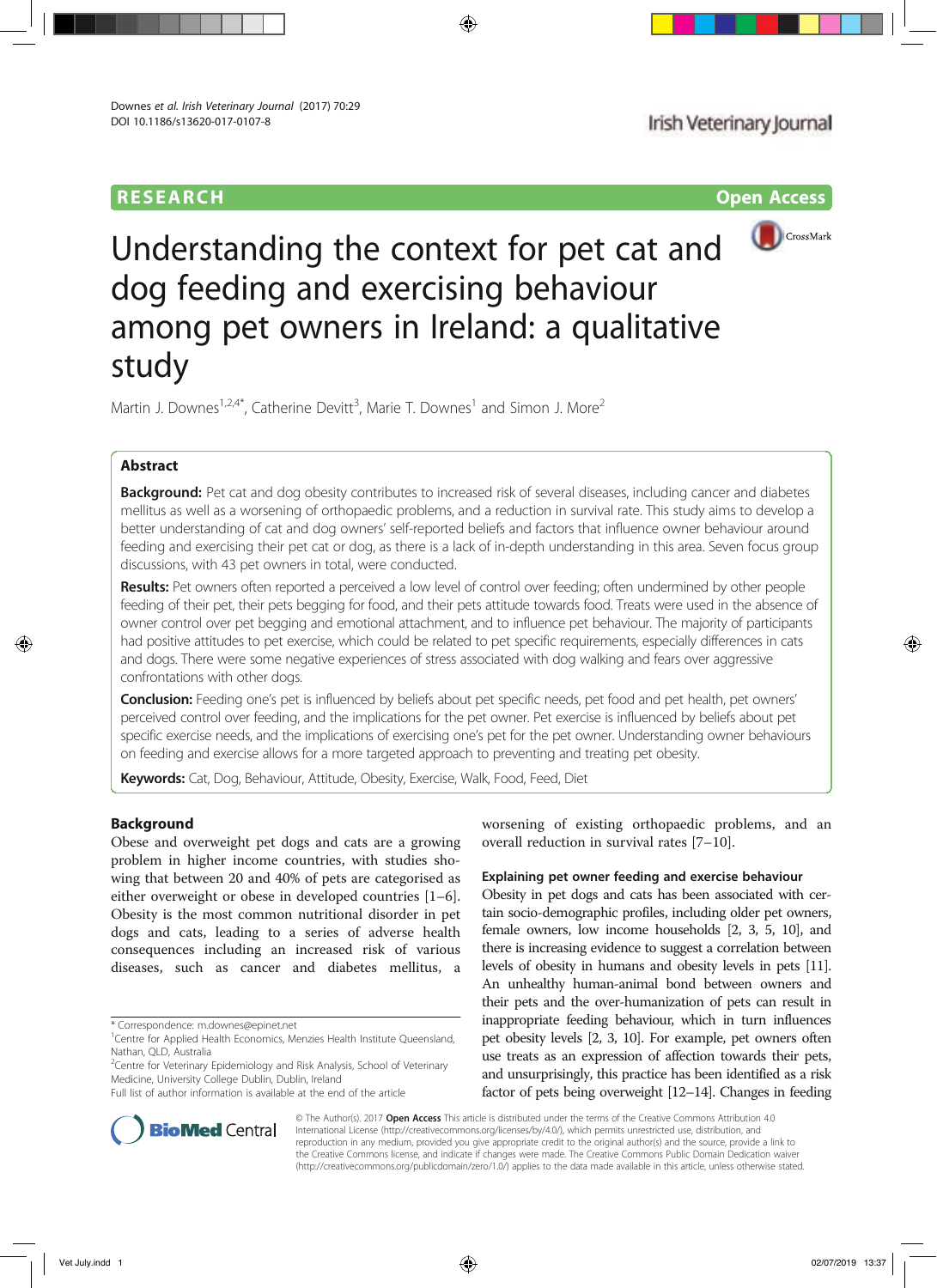regimes and increased amounts of exercise have been an important component of weight management programs, especially in dogs [15, 16]. In addition, owner beliefs about their level of control over the pet's behaviour, their knowledge about appropriate feeding, and their beliefs around pet exercise are important in explaining owner behaviour towards their pets. In other words, appropriate feeding and exercise are best explained by owner behavioural and control beliefs [17]. For example, owners of obese dogs were more likely to attach less importance to exercise and balanced nutrition than owners of normal weight dogs [17, 18]. Pet-specific perceptions are also important in explaining the reasons for pet obesity – the larger the dog is perceived to be, the greater the amount of food that the pet is given [18]. Perceived control over feeding and exercise is important. Kienzle, Bergler and Mandernach (1998) [18] showed that owners who believe they have control over feeding were more likely to have strong intentions to feed appropriately. Hence, owners who reported begging or stealing food from other pets, felt less in control of feeding their pet. Furthermore, a positive correlation exists between amount fed and owners' perception of barriers to feeding appropriately [17].

As with perceived control over feeding one's pet, owners that felt in control of their dog's behaviour were more likely to exercise appropriately. The more that dog owners identified barriers to exercising their dog (e.g. lack of time, poor access to space to exercise one's dog, etc.), the less likely was their intention to exercise [17]. These findings from the literature on pet ownership suggest that perceived control over pet attributes, behaviour and external factors, such as space, is an important indicator in explaining owner feeding and exercise behaviour. However, overall, it is the combination of pet owner beliefs and perceived control that underpins their behaviour, and influences pet health outcomes.

# Implications for veterinarians

There are implications for the role of the veterinarian in counselling and advising pet owners to follow appropriate behaviour for the health and wellbeing of their pet. Pet owners may not recognise that their pet is overweight, and this can result in discrepancies between the pet's weight as perceived by the pet owner and that as evaluated by their veterinarian [19]. Differences also exist in expectations between the pet owners and the veterinarians regarding obesity management strategies [19]. These problems are accentuated by the reported differences in veterinary practice around weight evaluation with, for example, some dogs being infrequently weighed, bodyweight not commonly assessed and owners not always being told their dog's weight classification [4, 20]. Veterinarians play an important role in providing information to pet owners on appropriate feeding and weight management for their pets; however, this may require additional methods of communication, rather than just providing verbal information [5, 21].

Understanding owner behaviours concerning pet feeding and exercise allows for a more targeted approach to preventing and treating pet obesity.

#### Methods

The objective of this study was to identify the self-reported beliefs and factors that influence owner behaviour around feeding and exercising their pet.

#### Study design

Research ethical approval was granted by the UCD Human Research Ethics Committee. Participants were required to sign a written form of consent. In this study, qualitative research methods, in the form of focus groups, were used.

#### Participant recruitment

Pet owners were recruited through six different private veterinary practices (three Dublin city practices; one in county Wicklow, one in county Wexford (all located in south-east Ireland) and one in county Galway (west Ireland)). The practices selected were a convenience sample to ensure compliance and each agreed to participate in the study. The study was advertised through publication materials (posters and flyers) in the practices, prior to recruitment and participants volunteered to be enrolled in the study. Seven focus groups were conducted between April and June, with 43 participants in total; three to nine participants in each group. The first author (MJD) facilitated all seven focus groups.

#### Data collection

Information on pet owner demographics (age, location, type of dwelling, and household composition) and pet demographics (type, neuter status and number of pets in participating households) were collected using a survey, prior to the commencement of focus groups.

A topic guide was used to direct focus group discussion. Questions were asked on views and decisions on pet neutering; feeding and weight control; and pet exercise. A topic guide was used during the focus group process as follows:

- Why do you have a pet?
- Why did you choose that type of pet?
- What are your views on neutering dogs and cats?
- What influenced your decision to have your pet neutered or not?
- What are your views on pet diets, both homemade and commercial?
- What factors influence the weight of your pet?
- How do you feel about exercising your pet?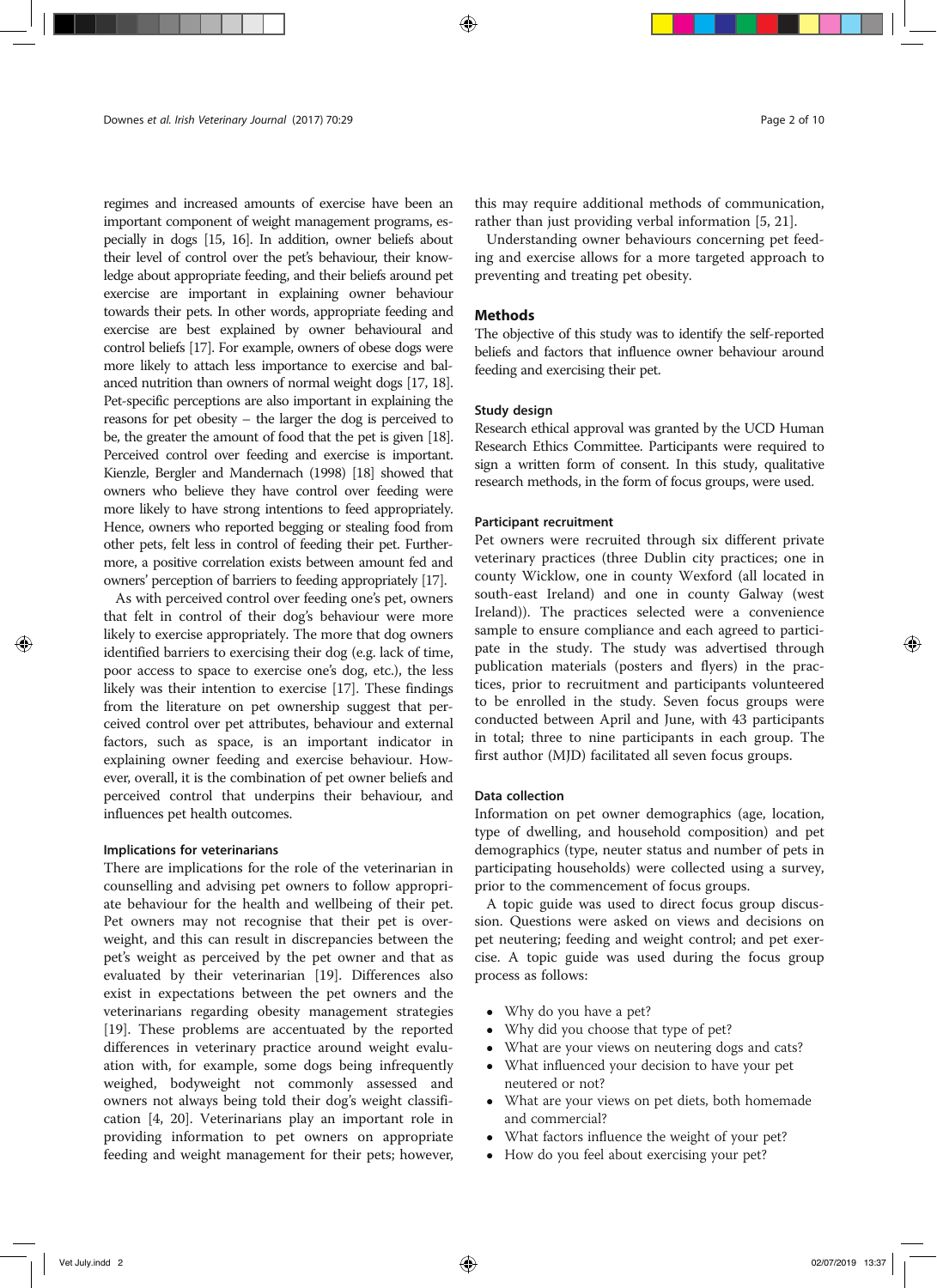Results on pet owners' perceptions of pet neutering are reported elsewhere [22]. All focus groups were audio-recorded (with participant consent) and transcribed, and all identifiable information – such as names – were removed from the transcripts. The coding and the analysis process were assisted using Nvivo 8 (© QSR International Pty Ltd. 2007) qualitative data analysis software. During the initial analysis stages, the authors were cognisant of the existing literature that explains feeding and exercise behaviour, to assist in approaching the data deductively. The inductive-oriented guidelines and approach recommended by [23] Attride-Stirling (2001) for thematic analysis was subsequently employed. This involved a three stage process of first identifying basis codes, and using these codes to build a thematic framework comprising what are called organising and global themes. To help achieve inter-coder reliability, the authors discussed and agreed on the analysis process and resulting themes.

#### Results

The socio-demographic profile and the number and type of pets in participant households is presented in Tables 1 and 2, respectively. Nine owners self-reported that their pets were overweight during the focus group discussion.

#### Perceived control over pet feeding and pet behaviour

Suggesting a perceived low level of control over feeding, some owners reported that feeding was often undermined by other people's feeding of their pet. Notably, this was particularly apparent among participants who declared they had overweight pets, compared with those who didn't. Reported predominantly among dog owners, this lack of control takes place in households where there is more than one occupant and when the pet spends time with individuals other than the owner. Participants who had been brought up with pets and had pets for companionship especially identified these perceived control issues. These dog owners explained:

"My mother is a firm believer of spoiling dogs… I've been feeding them [food type] but my mother says that when the dog isn't eating the food, he doesn't like that food. She gives them all the bits from the dinner. I know when my mother has given them food because they won't eat … I'm fighting a losing battle with my mother".

"The dog used to go up to my father's; he was spoiled, grilled rashers. [My father would] say 'oh yeah, [the dog] prefers boiled sausages this week, and chicken. [My father] used to give [the dog] everything, steak, and he was getting fatter".

Table 1 Socio-demographic profile for participating pet owners  $(N = 43)$ 

| Socio-demographic variable                    | Frequency (%)     | Ireland pet owners <sup>a</sup> % |  |
|-----------------------------------------------|-------------------|-----------------------------------|--|
| Age                                           |                   |                                   |  |
| $18 - 24$                                     | 3(7.0)            | 14.3                              |  |
| $25 - 34$                                     | 7(16.3)           | 24.6                              |  |
| $35 - 44$                                     | 5(11.6)           | 21.6                              |  |
| $45 - 54$                                     | 8(18.6)           | 17.1                              |  |
| 55–64                                         | 14 (32.6)         | 14.15                             |  |
| $65+$                                         | 6(14.0)           | 8.25                              |  |
| Total                                         | 43 (100.0)<br>100 |                                   |  |
| Gender                                        |                   |                                   |  |
| Female                                        | 30 (69.8)         | 50.7                              |  |
| Male                                          | 13 (30.2)         | 49.3                              |  |
| Total                                         | 43 (100.00)       | 100                               |  |
| House type                                    |                   |                                   |  |
| Apartment                                     | 1(2.3)            | 1.4                               |  |
| Detached                                      | 18 (41.9)         | 57.2                              |  |
| Semi detached                                 | 13 (30.2)         | 28.6                              |  |
| Terraced house                                | 9(20.9)           | 10.0                              |  |
| Missing                                       | 2(4.6)            | 2.8                               |  |
| Total                                         | 43 (100.00)       | 100                               |  |
| Household composition                         |                   |                                   |  |
| Lone parent with children                     | 3(7.0)            | 8.1                               |  |
| Married or Cohabiting couple                  | 11(25.6)          | 19.84                             |  |
| Married or Cohabiting couple<br>with children | 13 (30.2)         | 59.3                              |  |
| Mixed non-family household                    | 8(18.6)           | 4.13                              |  |
| One person                                    | 8 (18.6)          | 8.6                               |  |
| Total                                         | 43 (100.0)        | 100                               |  |
| Marital status                                |                   |                                   |  |
| Cohabitating                                  | 3(7.0)            | 11.4                              |  |
| Divorced or Separated                         | 2(4.7)            | 8.4                               |  |
| Married                                       | 18 (41.9)         | 57.3                              |  |
| Single                                        | 20 (46.5)         | 21.7                              |  |
| Total                                         | 43 (100.0)        | $98.8^{b}$                        |  |
| Urban/Rural location                          |                   |                                   |  |
| Rural                                         | 15 (34.9)         | 38.1                              |  |
| Urban                                         | 28 (65.1)         | 61.9                              |  |
| Total                                         | 43 (100.0)        | 100                               |  |

Bold = most frequent category

<sup>a</sup> Data taken from Downes, Canty & More (2009)

1.2% didn't answer

This table is reproduced under Creative Commons licence © 2015 Downes et al. DOI: https://doi.org/10.7717/peerj.1196/table-1

"It is very hard when somebody else is giving food [to the dogs], even after you tell them 'no', the vet said not to. My friend comes [to my house], I see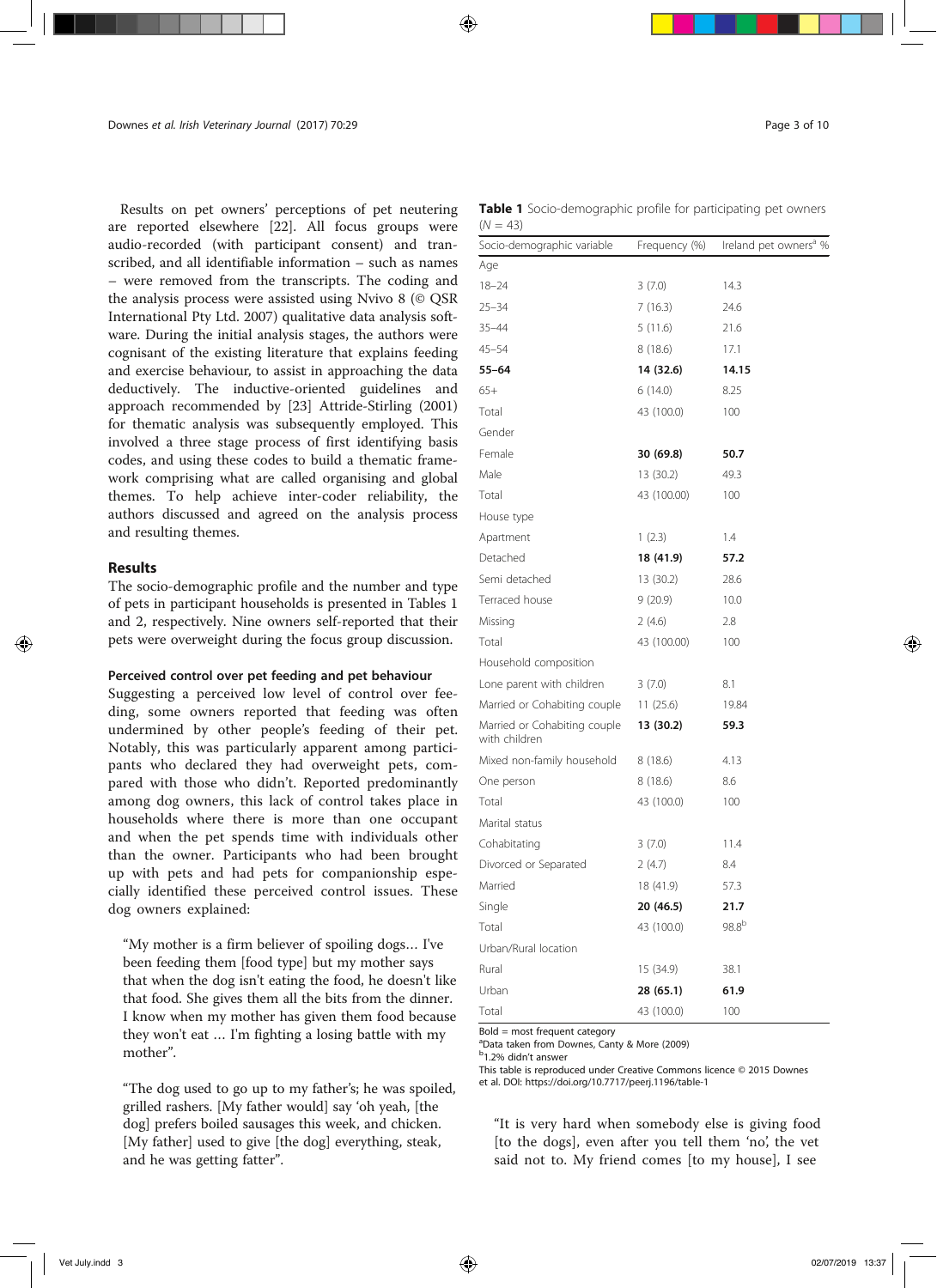Table 2 Profile of neutering (for cat, dogs, and both) among pet owners  $(N = 43)$ 

| Neuter status | Cat     | Dog       | Both cat and dog | Total     |
|---------------|---------|-----------|------------------|-----------|
|               | n(%)    | n(%)      | n(%)             | N(96)     |
| Yes           | 8(29.6) | 9(33.3)   | 10(37)           | 27 (62.8) |
| Some          | 1(12.5) | 2(25)     | 5(18.5)          | 8(18.6)   |
| No            |         | 5(62.5)   | 3(37.5)          | 8(18.6)   |
| Total         | 9(20.9) | 16 (37.2) | 18 (41.9)        | 43        |

This table is reproduced under Creative Commons licence © 2015 Downes et al. doi: https://doi.org/10.7717/peerj.1196/table-2

her buttering bread, it's for the dog… so now I have to put [the dog] out when we're eating… she keeps going under the table with food".

### This cat owner commented:

"[The cat] is 4 months. He is at the table every minute of the day. It is because my brother, my mother and my father are insisting on giving the bit of chicken or the bit of skin, 'ah look he loves it' ".

As a means of addressing the problem; owners believed that having one person in the household with sole responsibility for feeding the pet was a certain way of maintaining a normal weight. For example, one dog owner mentioned the benefit of keeping a feeding calendar:

"I live with two other people, so we have a calendar… mark that she [the cat] has had her breakfast, she has had her dinner so that she is not getting fed by everyone".

A perceived low level of control was also suggested by reported difficulties around monitoring food intake of individual animals if there were two or more pets in the household, and the potential for one pet eating the other pets' food, and hence, the risk of pet obesity. A lack of control was also evident in participants' statements on how pets (specifically, cats) steal food, or have a particular taste for some food items, without reoccurring reference to the owner's control over what the pet was allowed eat.

"[the cats] like chicken and hamburger and whatever they can steal from you"

"If there's leftover curry, [the cat] will eat that".

"My cat eats an awful lot of tuna and just loves it. No matter what I give him, when the tuna comes out he would nearly take the door off the fridge just to get at tuna. He loves it every time".

Pet-specific attitudinal beliefs are also apparent among participant statements that reflect perceived control. Cats are described as "grazers", and are perceived as being more in control of their food intake, as opposed to dogs. In comparison, dogs are perceived as being less in control and more likely to overeat, therefore greater monitoring of dog food intake was reported as being necessary. Notably, a minority of owners who also declared their pet as being overweight, referred to concepts like animal genetics and animal nature to describe the weight of the pet, suggesting that pet-specific attributes influence feeding and obesity, rather than owner behaviour and owner control over feeding::

"It's in [pet dog] nature, she is big boned and loose skinned and the other dog is the opposite. I think some dogs; it is in their nature and some cats. It is very difficult to control weight, you can feed them the exact same and one will put on weight and one will lose weight".

Among participants who referred to their pet as being overweight, words other than obese or overweight were generally used, such as: "big boned", "bit chubby" or "pudgy". Direct mention of obese or obesity was mentioned on only five occasions during all of the focus group discussions.

Begging for food undermined owners' perceived control over pet feeding. According to participating owners, a failure to ignore begging for food, and an emotional attachment to the pet, results in giving treats and food when the pet was present during pet owner meal times. This reflects a low perceived control over feeding, and is noted by most participants, but more in owners that declared their pet as being overweight than those that didn't.

"[The dog] gets a little square of toast in the morning, when I'm having mine she sits beside me waiting for her bit to be given to her, that is her one regular treat that she gets…".

"She's [the cat] is there looking at you, and you feel so sorry for her".

"I always buy the chocolate drops especially for dogs because when you are watching TV on a Saturday, and you've got your chocolate out, … the dog is begging for theirs, have to have the treats for the dogs as well".

Hand-feeding was also used where it is reported that the pet was underweight: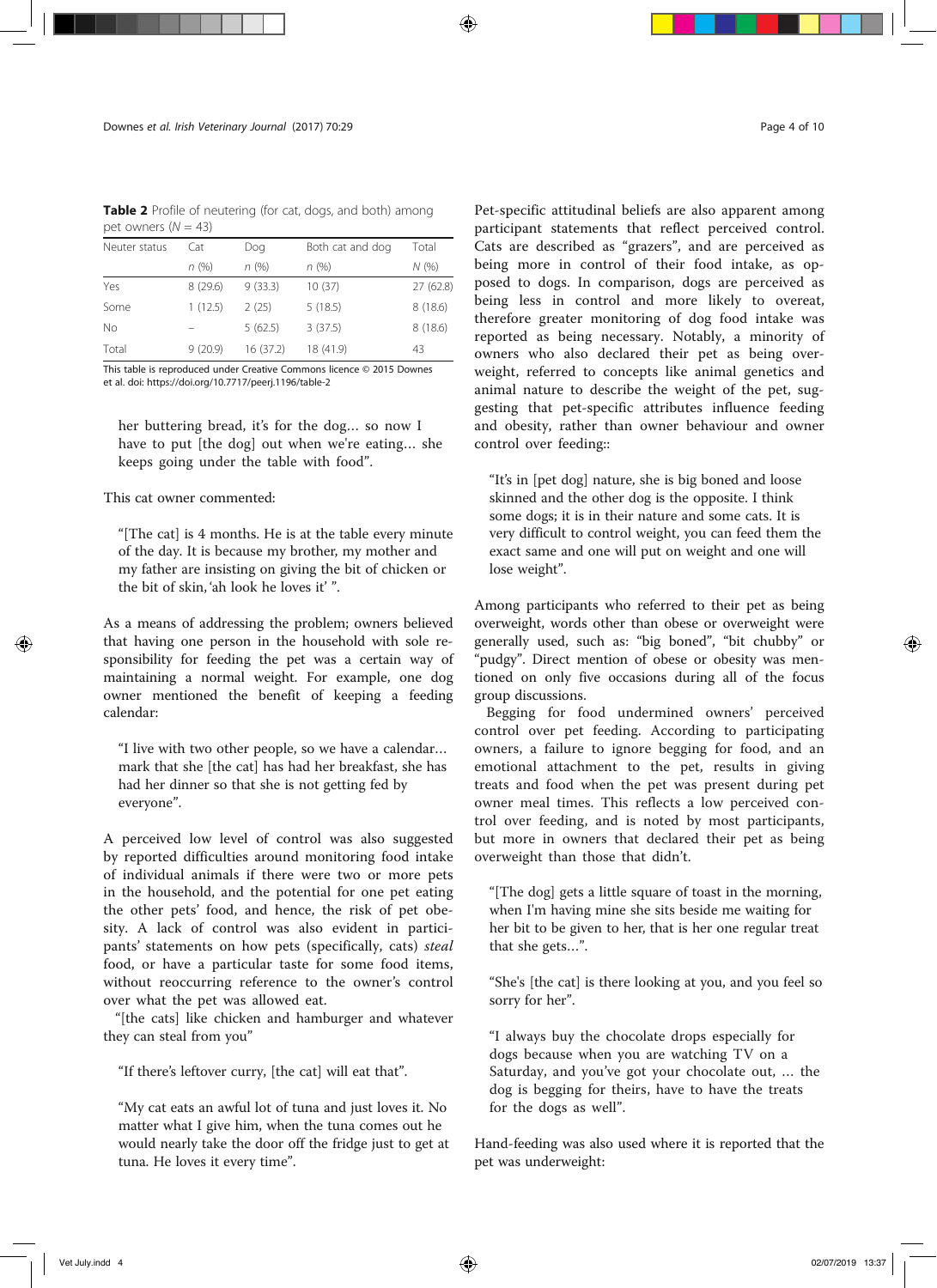"One of my dogs loves to be hand fed, she is a very fussy eater, she's very finicky. If she has not eaten for two days, I just have to hand feed her…".

Owners reported how pet treats were often used as a way of influencing pet behaviour, for example, tempting the pet into the owner's house, or encouraging greater food intake. Arguably, the use of treats may compensate for a low perceived control over pet behaviour:

"[The cat] won't come in [into the house], so the only way I can get him in is by tuna, I only give him a little bit, maybe a tablespoonful, he gets that quite often, tinned tuna, normal that I would eat… I need to get him in because he goes out the front [of the house] and his days will be numbered".

"To get her [the cat] to be tempted to want to eat her dinner, you have to add a desert spoonful of the wet food as well".

Similarly, treats were also used to reward particular types of pet behaviour, behaviour that is perceived as appropriate by the owner:

"When I'm leaving [the dog] behind, its standard practice, she has to get a dog biscuit to mind the house. She hasn't turned the house up yet, so it must be working".

"I wanted to have something [in the diet] just for the sake of having something different. [The cat] is on heart tablets at the moment, so he gets the tuna. And he gets that with tablets, as a little treat. A reward for taking his tablets".

However, owners of working (breeding, farm, and security) dogs believed one of their main motivations for feeding was to keep their pets healthy.

"... they're doing ok and are in good condition."

# Beliefs about pet food and associated pet health outcomes

The types of food used was influenced by pet owner beliefs of what is necessary for good pet health and wellbeing, and this was influenced by how owners perceive the tangible health of their pet, and what was required to maintain this health:

"I think the cat is allergic to a lot more… we put her on dried food....but if she doesn't like it, she won't eat it. So I tried putting her on some other kind of wet food. It's for her stomach, there's no meat, there's no milk & all that type of thing. She's very picky".

This owner explains that meat was given to lactating and pregnant female dogs, "but otherwise [the dogs] get just the nuts, they're all in good conditions, with shiny coats, if there was any problems I would change the diet, I have no skin trouble". Again noting how healthy her cat was, this owner explains that the cat "lives on [food type], he gets it dry and some canned and he is very happy with a little bit of fresh chicken, his coat is very healthy, he's fine". Discussion was had on the effectiveness of current, popular diets in comparison to past diets (comprising of household leftovers, and vegetable waste):

"[the dog] lived to a great old age and he got nothing only what came out of the house, big pots of spuds [potatoes] put on for them".

"I had another [type of dog]. He only got scraps and he lived to be 16 years or maybe 17".

Comments reflect a possible distrust of processed pet foods, especially as past diets prepared at home by the owner did not seem to impact negatively on the pets' health. These statements show that positive perceptions of pet health, based on an evaluation of tangible signs, reinforce pet owners' positive beliefs around feeding behaviour.

The importance of convenience for the owner featured in a small number of comments on choice of diet for their pets. Comments related to; convenience around food preparation, environmental (housing) requirements, longevity of particular food types, and cost. The following were examples of quotes reflecting the influence on convenience on owner's choice of diet:

"It's cheaper to get mince-meat and cook it up. In [retail outlet], you get the cheap reduced sections of chicken. It's probably better than the dog food. Sometimes, I go to [retail outlet], and get the tins of dog food for them. It works out cheaper, feeding them the mince than the [food from the] tins…"

"The advertisement on the bag, with the indoor formula assuring that low stool odour - when you live in a small flat in [other EU country], it is important…"

"It is convenient. The reason that I started on the [food type] is that you could get it in 10 [kg] packets which, with only two cats to start off, it is a lot of cat food. It would last you a while, don't have to buy cat food every day. You can have it delivered. It turns up a week later with all your cat food. They might think you are odd buying 40 or 50 kg of cat food at a time but the bags don't go off for a year or so, throw them under the stairs".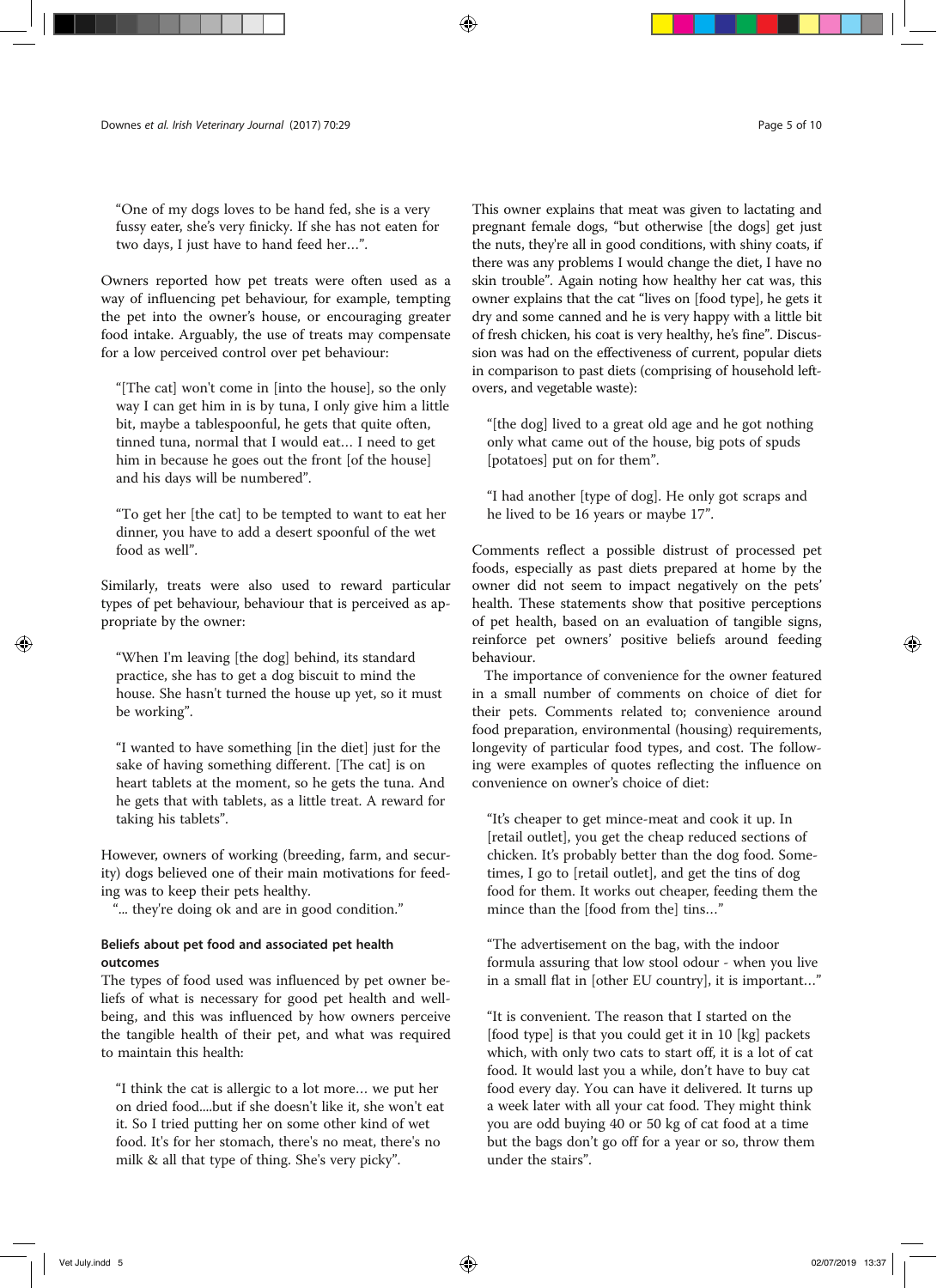### Beliefs about pet specific exercise requirements

There were clear differences between owners' beliefs towards the exercise needs of cats, and those of dogs. The general consensus among pet owners was that cats tend to exercise themselves and exercise can be facilitated through play. Cats were generally regarded as sedentary animals with occasional bursts of skittish activity of running and playing, and this was considered by most as sufficient. A minority of cat owners did play with their cats, or reference was made to other individuals in the household playing with the cat. Exercise was regarded mainly for owner enjoyment and to facilitate social interaction with the cat, rather than as a means to facilitating exercise.

"Cats get their own exercise because they chase one another. Tearing up and down the stairs, in the bathroom, and wine glasses being broken… they get their own exercise themselves".

"We take mice out and balls in the kitchen, so the cat does play with things himself in his own time, and he'll run up and down the garden, other times he'll just walk. I don't really have a routine of exercise; it's up to him [the cat]".

Only one cat owner referred to a desire to exercise her cat; however, she explained: "I'm afraid what people would think". A greater number of dog owners agreed that they needed to be actively involved in the exercise of their dogs. The majority of dog owners reported exercising their dog at least once a day, most commonly by walking or swimming. For some, reference to specific dog breeds reflects owners' beliefs of what the dog requires to stay healthy, with emphasis placed on the importance of space.

"[The dog] tends to be a little bit chubby, but I think the [dog type] do tend to be chubby. I'm just trying to keep it down. She gets a lot of exercise, plenty of swimming and running on the beach every day".

However, as with cats, other participants reported that active play is sufficient exercise, particularly when the dog has access to space and play activities.

"No, I don't need to [exercise the dog], the [type of dog] plays football, she exercises herself, they just run around, any of them will go hunting, after birds rats, anything, rabbits whatever, and they'll run around the field".

In general, exercise regimes of dogs were influenced by owners' beliefs of what their pet requires for development, wellbeing and health. Similarly, pets with particular health needs, and/or older pets were often excused from engaging in exercise.

"The dogs at home are not lazy, the only one who is; a bitch of 14 years and she's deaf so I don't mind her sleeping a lot, but the others are very active".

For others, exercising the dog was perceived as necessary in controlling the dog's energy and perceived contentment levels.

"[The dog] has to have [exercise] himself, he'd go mental otherwise".

"[The dog is] a bundle of energy… like all dogs once they're walked, they're much calmer for the rest of the day".

Allowing the dog to roam without being attached to a lead, and allowing dogs to play with other dogs, was regarded as being sufficient for exercising high energy dogs. Dog owner comments reflect what was regarded as important for exercise.

### Perceived control over pet exercise

Overall, the majority of participant comments reflected positive attitudes to pet exercise, translating into a high level of perceived control in exercising their pet. Interestingly, this was noted both by participants who declared they had overweight pets and those that didn't, with some comments particularly from cat owners, reflecting owners' perceptions of exercise appropriateness for their pets.

"they're [the cats] not 'overweight' overweight, but they are slightly pudgy cats... I feed them two and half times a day, and that seems to be fine. They both have that round cat shape when they are sitting but, I suppose with a pet because they're not having to hunt or anything like that they're naturally going to be a bit more prone to being carrying weight cause they're not hunting for their food anymore. And a cat because it's smaller, if you have stairs in the house that is pretty much their exercise they're running up and down the stairs… they're only little there not like a dog"

"I find with the cats they get their own exercise because they chase one another. You know they are tearing up and down the stairs, in the bathroom and wine glasses being broken…. they get their own exercise themselves"

For dog owners, exercise for their dogs is associated with daily routine, in some cases, the owners desire for exercise, and how exercise is viewed as calming the dog.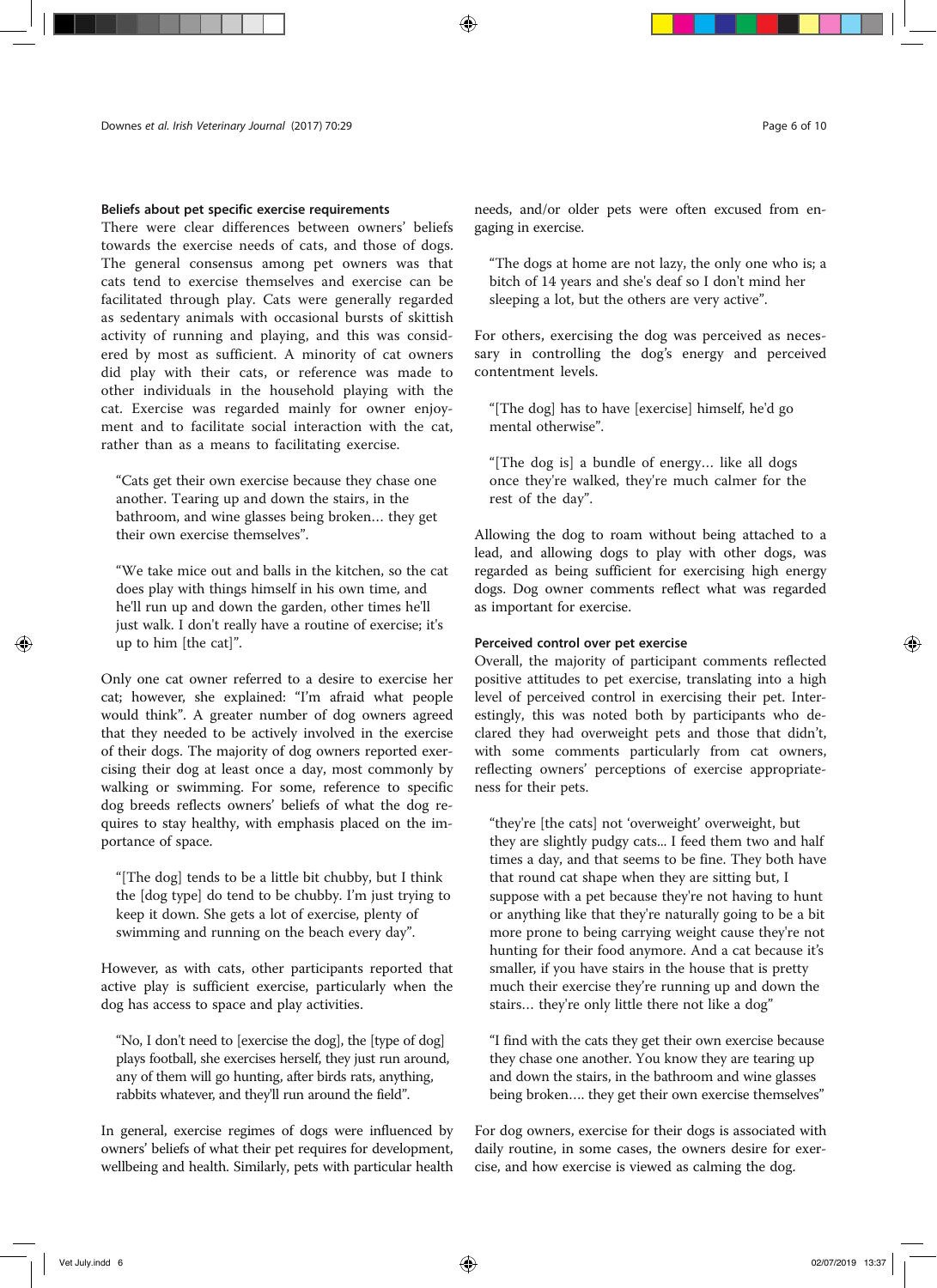"the rest [of the dog] get fed once a day, the weight is great because they walk, my husband could go out for hours with them, he takes 2 or 3 [dogs] out at a time"

"I think overall because she [the dog] likes to be outside so much she gets sufficient exercise."

"One of the reasons I got her [the dog] was to make me exercise, I knew that she would need the exercise so if she's getting it I would get it too. And that's worked... I do try to see that she gets a good hours exercise every day and if not two shorter sessions I try to see that she gets plenty of exercises, if she meets other doggy pals, that's the best, cause she runs with them and gets ten times as much exercise as her walk"

"A couple of miles and then at night they'd [dogs] get another 4 miles, and get a bit of exercise myself"

"I have a West Highland Terrier and she insists she's going for a walk, when I'm working I walk her in the evening, and when I'm off it has to be after breakfast, she'd be happy even if I walked her in my dressing gown, she's a bundle of energy and that's of course like all dogs once they're walked, they're much calmer for the rest of the day"

"I think exercising is the biggest key to keeping the weight down, I think you could feed your dog till the cows go home, as long as you bring them out for their regular exercise it definitely makes a big influence on their weight you know"

"… the routine is twice a day and he has to have it himself, he'd go mental otherwise, he knows, I think since we've always done it since he was a pup he knows the times and is ready to go when ever your ready to go. He's good like that, he enjoys it"

However, although only reported by a minority of participants, exercise routines were undermined by dog owner experiences of stress. This was associated with fears over aggressive confrontations between dogs and dealing with behaviours that were difficult to manage (such as pulling on the lead).

"I find that stressful! ... Another dog coming or whatever, I just think - Oh this is murder! I wouldn't enjoy myself as well…"

"The dog is strong on the lead and she has never really copped on to that, we never properly trained her so she does pull a bit, especially if she sees other dogs so it's not the most comfortable thing,

and she doesn't get that much exercise from a walk".

"It's stressful because the little terrier, ever since she was a pup, bites my legs, she gets really excited and she only does it to me. When she gets outside the door, she goes into play stance and then bites, and even the Rottweiler, he's kind of looking at her and hitting her, tying to protect me from being bitten I suppose. Dragging me, well she is so small she doesn't drag but she will try to pull me down the road".

# Discussion

## Overview of results

This study used qualitative research methods to explore the self-reported beliefs and behaviours of pet owners in Ireland, around feeding and exercising their pets (cats and dogs). The authors have found no other study in Ireland that has looked at feeding and exercise behaviour among pet owners. Overall, the results suggest that attitudinal beliefs and perceived levels of control over the feeding regime, control relating to pet behaviour, and the perceived ease of feeding and exercise, are useful in explaining pet owners' feeding and exercise behaviour. Similar to the findings of Rohlf et al. (2010) [17], subjective norms (i.e. social pressures and the level of motivation to follow these) are not as apparent in pet owner explanations on feeding and exercising of their pets, and instead, behavioural beliefs and perceived control are important in explaining feeding and exercise practices. Exercise behaviour draws on beliefs about what the specific pet (i.e. cat or dog) requires. Cats were regarded as being self-sufficient, whereas exercise regimes for dogs were influenced by owners' beliefs of what their pet dog requires for development, wellbeing and health. Overall, participant comments reflect positive attitudes to pet exercise and only a minority of pet owners referred to difficulties experienced while exercising their dog. Interestingly, barriers such as cost of pet food and the negative implications of exercising one's pet are only reported by a minority of pet owners.

Understanding pet feeding requires a more nuanced, complex perspective. The feeding of one's pet draws on specific beliefs and perceived levels of control regarding pet-specific behaviours, what is needed for pet health and wellbeing, and how pet owners perceive tangible health signs. The reported ease of maintaining a normal weight in pets is made difficult by a perceived low level of control over the feeding behaviour of other individuals who have access to the pet. This is evident in participants' statements on how pets (specifically, cats) "steal" food, or have a particular taste for some food items, without much reference to the owners control over what the pet is allowed to eat. A low level of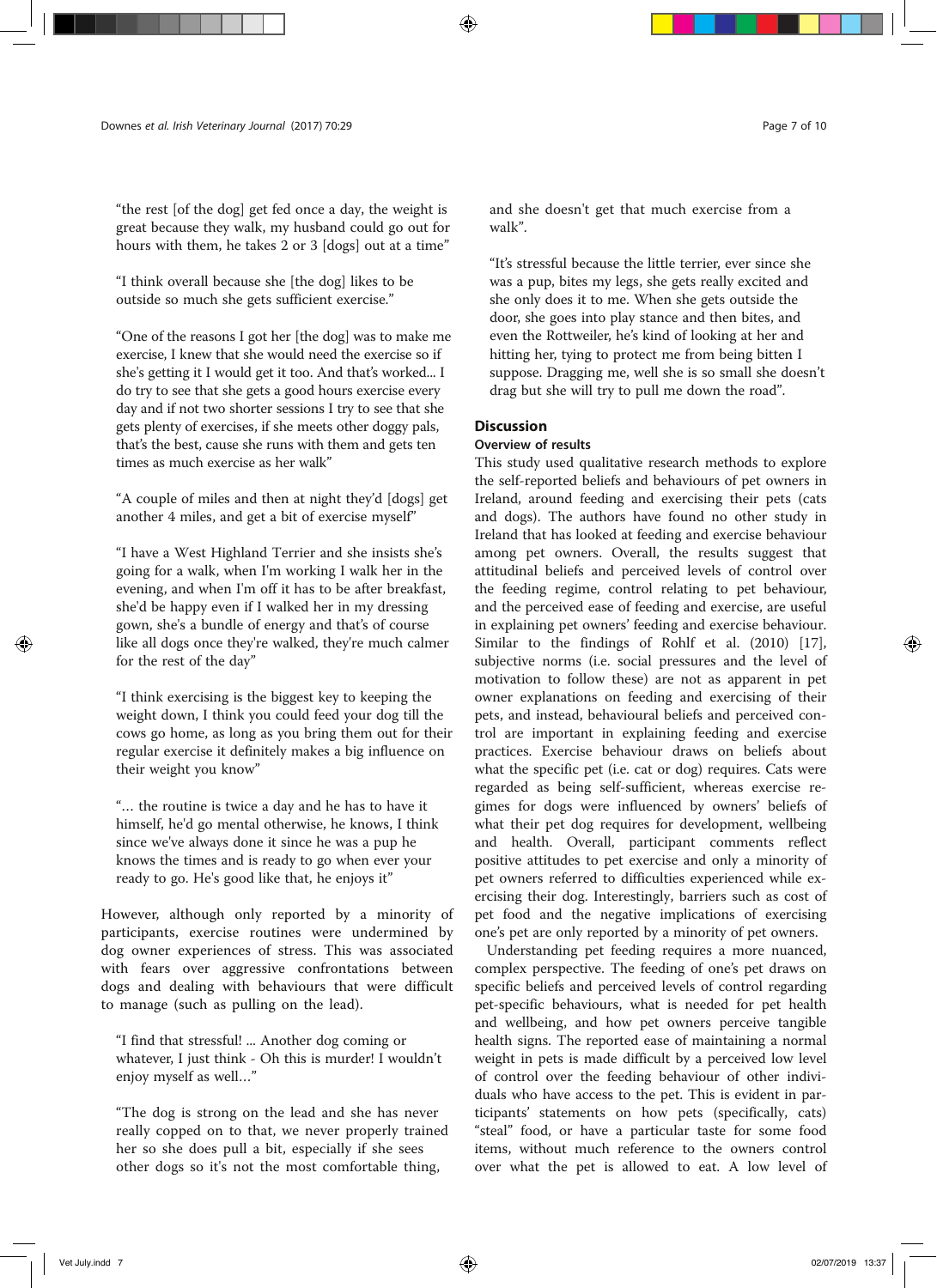control associated with begging, stealing food, and pet behaviour; treats are used to influence and reinforce certain behaviours. With regards to feeding and exercise, there were very few differences between those who declared they had over weight pets and those that had normal weight. The key difference being that, owners with overweight pets placed greater emphasis on the role of genetics as a cause for their pet's size and weight.

Owners with overweight pets also used treat giving as a means of expressing emotional attachment to their pets. These results are in line with those observed by Rohlf et al. (2010) [17], regarding the impact of low level of control on owner feeding behaviour, and the potential for pet obesity, as well as the relationship between ambivalent beliefs about feeding, feeding behaviour and the risk of pet obesity. Reasons for owning a pet and the relationship with their pet may also be a factor in determining attitudes towards feeding pets. Participants with working dogs felt that they fed their pets to keep them happy; whereas, participants who had been brought up with pets and had pets for companionship identified controlling diet was an issue. This is in line with other findings, where owners considered the word treat to be food rather than any other form of pleasure for a pet [24] and the relationship of the human animal bound can contribute to the development of problem behaviours and overfeeding [25].

Given the predominance of these two areas in explaining pet owner feeding and exercise behaviour, the following discusses the implications for veterinary advice on responsible pet ownership, and weight control.

#### Implications for veterinary advice and weight control initiatives

Veterinarians are in a unique position to communicate with animal owners about animal health [25]. In order to address obesity, it is important for veterinarians to understand why pet owners behave the way they do when feeding and exercising their pets. This understanding will assist veterinarians in tailoring communication strategies and initiatives around weight control [21]. Results show that beliefs about pet specific characteristics, pet needs, and the resulting perceptions of pet health and welfare are important in explaining why particular diets are used. Factors such as palatability and diet performance affect owners' perception of food [26]. In this study, pet health outcomes are important in reinforcing positive beliefs about certain feeding regimes and food types. For example, healthy skin and hair condition are tangible outcomes that justify choosing particular diets for owners. Understanding owner beliefs is important for weight control initiatives and in order for owners to respond appropriately they need to believe and acknowledge that the pet is overweight [17]. This involves

recognition of the obesity problem, followed by preparing for change in feeding and exercise behaviour and subsequently, implementation and maintenance of a disciplined programme of weight reduction [14]. Owner education and motivation is also crucial [16].

The results show differences in beliefs towards the exercise needs of specific pets, with dogs receiving some exercise, and play being deemed sufficient for cats. While owners do not necessarily see the need to exercise their cat, time spent playing with a cat has been shown to be an effective method of assisting weight control [12]. This is a feature of pet cat owner interaction that can be further developed by veterinarians as part of a weight management program; by explaining the benefits of playing with a pet cat, both for the pet and the owner.

The giving of treats by other persons in the household reflects an expression of affection [14]. In this study, treats are used to reward and influence pet behaviour. Giving human foods to pets during meal times and while food is being prepared is noted in the results, and is presented by owners as being part of the routine of the owner-pet relationship. Owners themselves may receive positive rewards from giving human food to their pet and so the treat-giving is reinforced [17]. This behaviour increases the risk of pet obesity [13, 18, 27]. Owners who use play, rather than food, as a treat are more likely to have normal weight pets [12] and this message needs to be communicated by veterinarians in weight management initiatives.

A lack of perceived control over the pet's feeding behaviour (such as stealing food) formed a dominant theme in this study. Counselling can be beneficial to help owners build a greater sense of self-efficacy and control in managing their pet's diet and behaviour. Given the problem of multiple feeders in a household, veterinary practices need to take into account that in a multi-person household, with an overweight pet, more than one person may be responsible for overfeeding the pet. These situations require weight counselling to include all members of the household and not just the actual pet owner. Encouraging a feeding regime that requires only one person to be in control of all the food that the pet receives could be beneficial. Given that owners often fail to complete a weight loss programme [28], lifestyle management, strategies to assist animal owners and continual monitoring of progress are important to maintain owner enthusiasm and cooperation [7, 27].

It is important to recognise owners' level of perceived control over exercising and the reality of access to open space. In this study, dog owners reported the benefits of allowing their dog to exercise off the lead. However, encountering aggressive or large dogs while out walking is a barrier for exercising a dog, as was negative interactions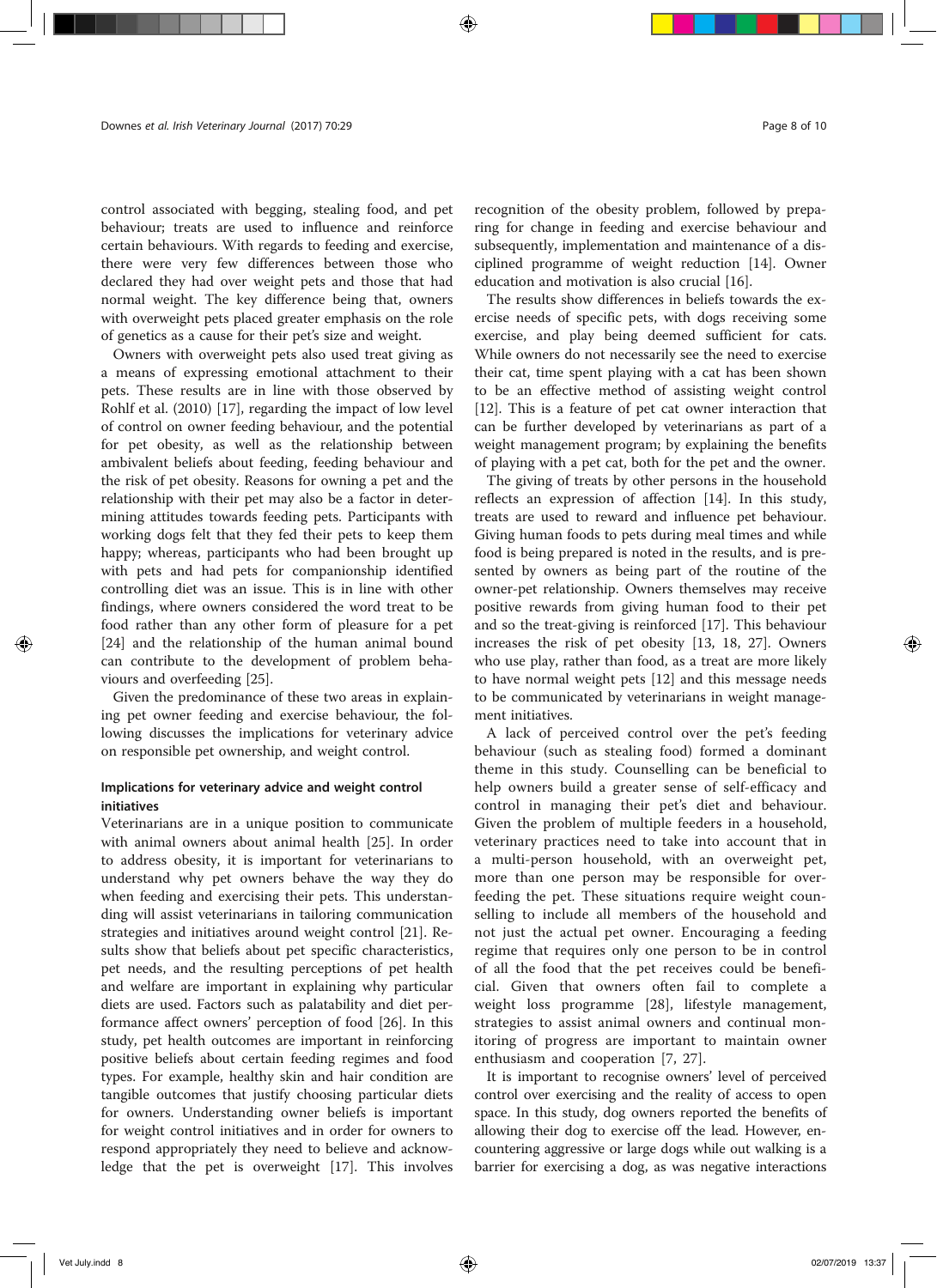with people with children [29]. In Ireland, legislation is in place that states that dogs must be kept on a lead at all times in a public place [30]. Encouraging greater pet exercise requires the need for dog owners to have special areas where dogs can be safely allowed to exercise and interact with other dogs without a lead. Recognising a dual obesity epidemic (among owners and their pets), [11] highlight the effectiveness of a combined People and Pets Exercising Together (PPET) programme on both owner and pet weight reduction. There is potential for veterinary services to link with human medical services (including nutritional care services) to adopt a combined approach to pet and owner obesity reduction. Further, there is also potential for veterinary services to advice professionals involved in human health care provision on involving pets in owner weight reduction programmes [11, 31].

# Limitations in the study design and recommendations for future research

Focus groups were deemed the appropriate method for data collection. This type of group discussion enabled pet owners to share and compare experiences and opinions [32, 33]. There were some limitations to the study. The sample was not stratified by gender, and this led to an over representation of female owners. The sample was not stratified by socio-economic group, though different geographical locations, urban and rural, were chosen to minimise this bias. Recruitment was through private veterinary practices, and therefore, it is probable that participants were more engaged in their pet's health.

Theory of Planned Behaviour (TPB) has been applied to understanding pet owner intentions and their behaviour towards their pets [17, 34]. According to TPB, behavioural change requires changes in attitude and the use of behaviour-change techniques. TPB was not applied to this study; however, the research findings are consistent with the TPB in that behavioural beliefs and control beliefs do appear to underlie some of the participants' self-reported behaviour.

At the time of research, there was no prevalence rate for pet obesity in Ireland. In the absence of this, the authors recommend that an indicator of prevalence be conducted, so as determine the extent of the problem. Results from this study would add an insightful dimension to a measurement of the prevalence of obesity.

# Conclusion

Pet exercise is influenced by beliefs about pet specific exercise needs, and the implications of exercising one's pet for the pet owner. Understanding owner behaviour on feeding and exercise allows for a more targeted approach to preventing and treating pet obesity.

#### Acknowledgements

The authors would like to acknowledge the invaluable input from all pet owners who participated in the study and Barna Veterinary Clinic, Blessington Pet Hospital, Primrose Hill Veterinary Hospital, Raheny Veterinary Hospital, Sandymount Pet Hospital and The Animal Health Centre for participating in the study. Support from the School for Veterinary Medicine, University College Dublin is also acknowledged. The authors would also like to thank Margaret Nolan and Net Doyle for transcribing the focus group recordings.

#### Funding

Funding was provided by University College Dublin.

# The raw data is stored online a DOI:https://doi.org/10.7717/peerj.1196/supp-1 Authors' contributions

Availability of data and materials

MJD conceived and designed the experiments, performed the experiments, analysed the data, contributed analysis tools, wrote the paper, prepared figures and/or tables, reviewed drafts of the paper. CD analysed the data, wrote the paper, prepared figures and/or tables, reviewed drafts of the paper. MTD performed the experiments, analysed the data, wrote the paper, reviewed drafts of the paper. SJM conceived and designed the experiments, contributed materials and analysis tools, wrote the paper, reviewed drafts of the paper. All authors read and approved the final manuscript.

#### Ethics approval and consent to participate

Research ethical approval was granted by the University College Dublin (UCD) Human Research Ethics Committee. Participants were required to sign a written form of consent.

#### Consent for publication

Information regarding privacy and publication was provided to a participant prior to being enrolled in the study and participants were required to sign a written form of consent form before answering the questionnaire and partaking in the focus group.

#### Competing interests

The authors declare that they have no competing interests.

#### Publisher's Note

Springer Nature remains neutral with regard to jurisdictional claims in published maps and institutional affiliations.

#### Author details

<sup>1</sup> Centre for Applied Health Economics, Menzies Health Institute Queensland, Nathan, QLD, Australia. <sup>2</sup>Centre for Veterinary Epidemiology and Risk Analysis, School of Veterinary Medicine, University College Dublin, Dublin, Ireland. <sup>3</sup>School of Architecture, Planning and Environmental Policy, University College Dublin, Dublin, Ireland. <sup>4</sup>School of Medicine, Nathan Campus, Griffith University, 170 Kessels Road QLD, Griffith 4111, Australia.

#### Received: 17 February 2017 Accepted: 12 September 2017 Published online: 20 September 2017

#### References

- 1. Edney A, Smith P. (1986). Study of obesity in dogs visiting veterinary practices in the United Kingdom. Vet Rec. 1986;118:391–6.
- 2. Lund E, Armstrong P, Kirk C, Klausner J. Prevalence and risk factors for obesity in adult cats from private US veterinary practices. Int J Appl Res Vet M. 2005;3:88–96.
- 3. Lund E, Armstrong P, Kirk C, Klausner J. Prevalence and risk factors for obesity in adult dogs from private US veterinary practices. Int J Appl res vet M. 2006;4:177.
- 4. McGreevy P, Thomson P, Pride C, Fawcett A, Grassi T, Jones B. Prevalence of obesity in dogs examined by Australian veterinary practices and the risk factors involved. Vet Rec. 2005;156:695–702. https://doi.org/10.1136/vr.156.22.695.
- 5. Colliard L, Ancel J, Benet J, Paragon B, Blanchard G. Risk factors for obesity in dogs in France. J Nutr. 2006;136:1951–4.